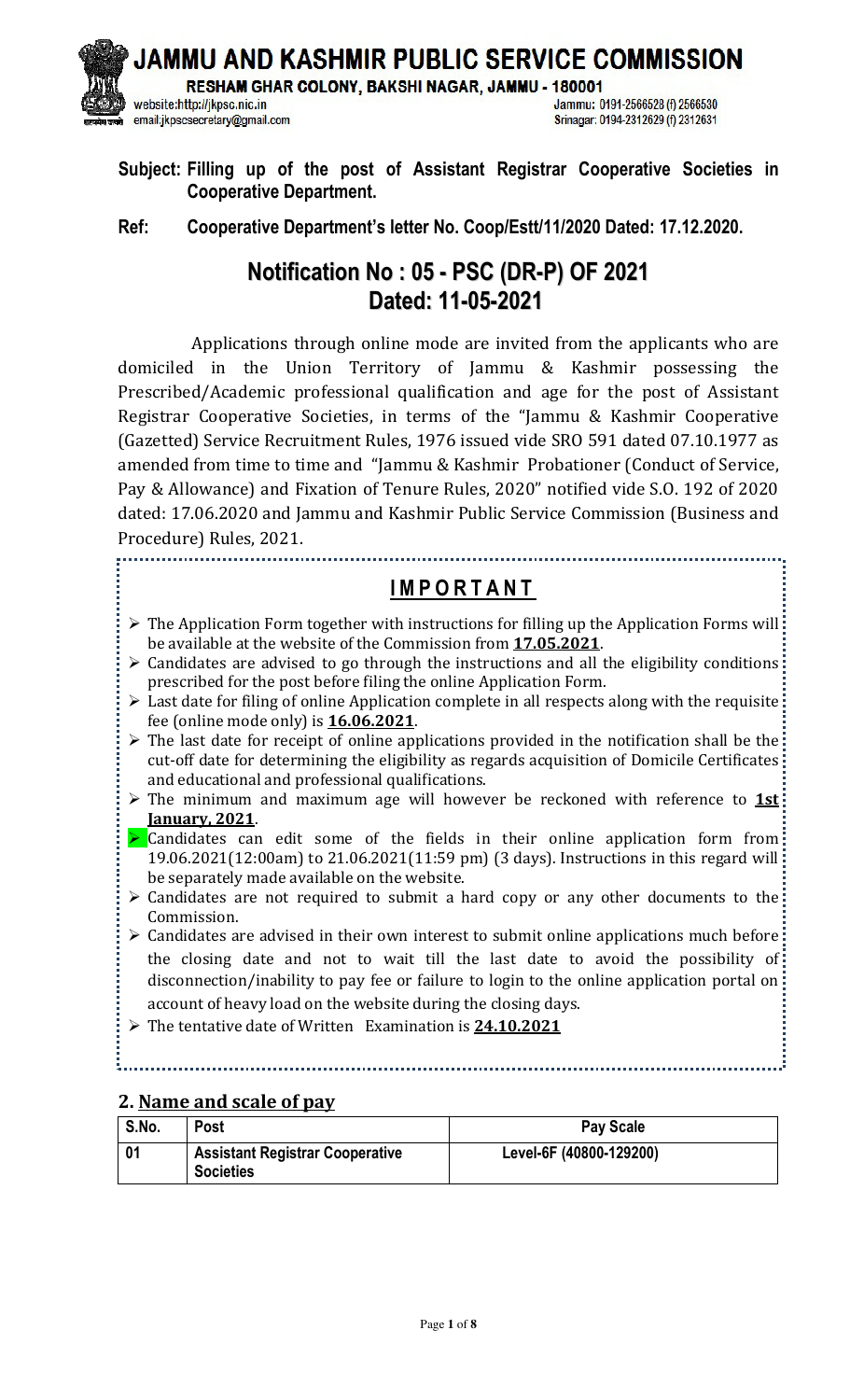# **3. Details of post with category wise breakup is given below**

| <b>Name of the Discipline</b>                              | ΟM | <b>RBA</b> | SC <sub>1</sub> | <b>ST</b> | ALC/<br><b>IB</b> | <b>SLC</b> | <b>PSP</b> | <b>EWS</b> | <b>Total</b> |
|------------------------------------------------------------|----|------------|-----------------|-----------|-------------------|------------|------------|------------|--------------|
| <b>Assistant Registrar Cooperative</b><br><b>Societies</b> | 46 | 09         | 08              | 09        | 03                | 03         | 04         | 09         | 91           |

# **Prescribed Qualification**

| <b>Designation</b>                                         | Qualification                                             |
|------------------------------------------------------------|-----------------------------------------------------------|
| <b>Assistant Registrar</b><br><b>Cooperative Societies</b> | Graduate preferably holding higher diploma in Cooperation |

### **4. Age as on 1st January 2021**

 The requirement of age for candidates belonging to Open Merit (OM) & various Reserved Categories is as follows:-

| S.NO           | Category             | Age limit | Not born   | Not born before |
|----------------|----------------------|-----------|------------|-----------------|
|                |                      |           | after      |                 |
|                | 0M                   | 40        | 01.01.2003 | 01.01.1981      |
| $\overline{2}$ | <b>PHC</b>           | 42        | 01.01.2003 | 01.01.1979      |
| 3              | RBA/SC/ST/ALC-       | 43        | 01.01.2003 | 01.01.1978      |
|                | IB/OSC/EWS/PSP       |           |            |                 |
| $\overline{4}$ | In service           | 40        | 01.01.2003 | 01.01.1981      |
|                | candidate/Government |           |            |                 |

### **5. Reservation**

- i) A candidate seeking his/her consideration under Reserved Categories must ensure that he/she possesses a valid requisite Category certificate and on the cut-off date.
- ii) The candidature of the candidates will be provisional till the genuineness of the reserved category certificate is verified by the Appointing Authority.
- iii) Candidates may note that in case a claim for reservation is made on the basis of false/fake/fraudulent certificate, he/she shall be debarred from the examination(s) conducted by the J&K Public Service Commission, in addition to any other penal action as may be deemed appropriate.

### **6. Horizontal Reservation**

Horizontal reservation under physically challenged persons category shall be notified separately.

# **7. Domicile**

The candidate should be a Domicile of the Union Territory of Jammu & Kashmir. The candidate must possess the Domicile Certificate issued by the Competent Authority in the prescribed format as on the last date prescribed for submission of online application form.

### **8. Centre of Examination**

I. The examination will be held at Srinagar & Jammu centres. All the candidates shall indicate the option for examination centre as indicated above.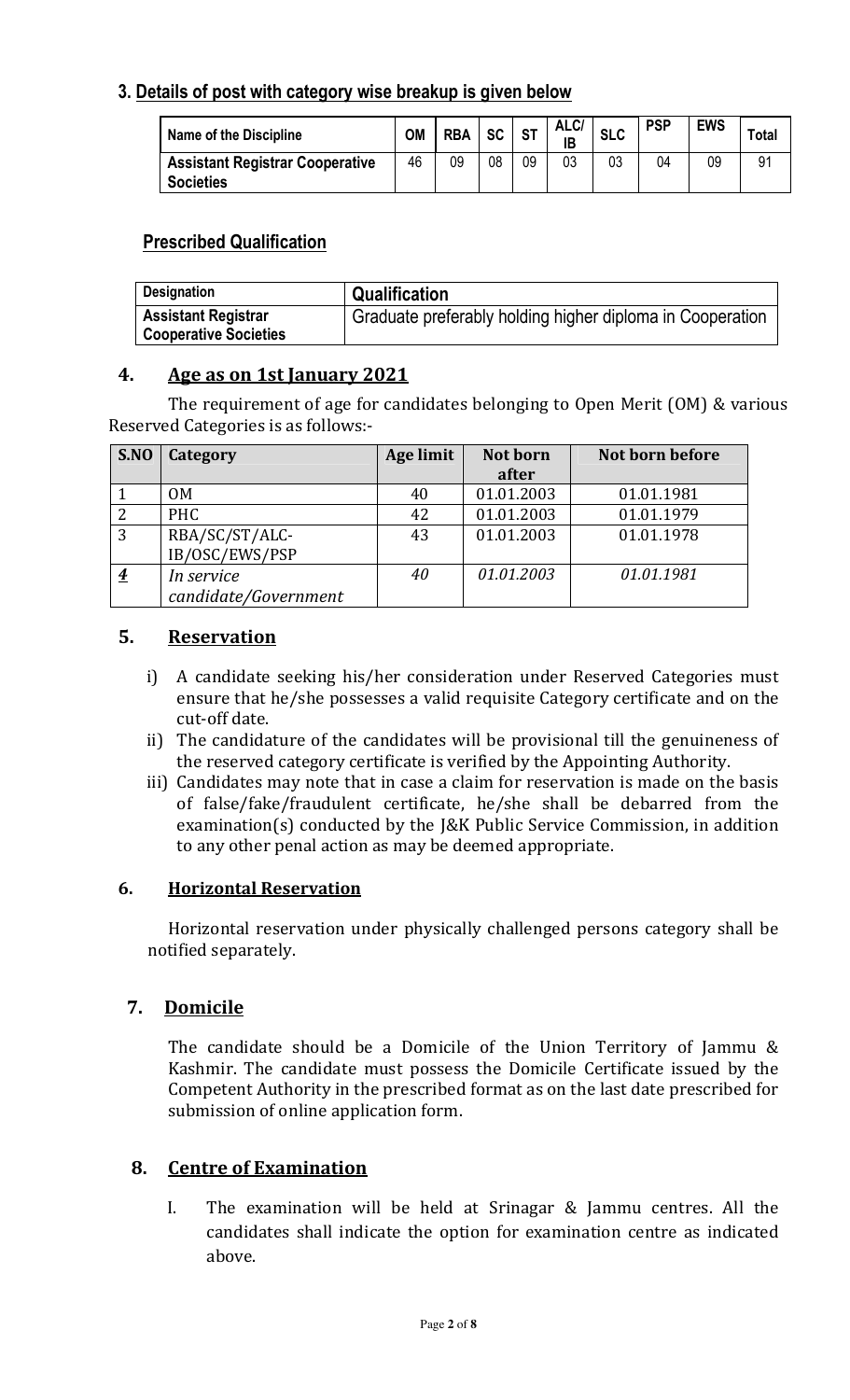- II. The allotment of centres shall be at sole discretion of the Commission and once a centre is allotted to a candidate, request for a change of centre will not be entertained.
- III. Information about the Examination indicating the time table and Centre of Examination for the candidates will be uploaded on the websites of the Commission about two weeks before the date of examination. If any candidate does not find his/her Roll Number on the website of the Commission, one week before the date of examination, he/she must immediately contact the Commission's Office at Srinagar/Jammu, with proof of having submitted his/her application. Failure to do so will deprive him/her of any claim for consideration.
- IV. Candidate must submit his/her online application form, Email ID and Mobile Number along with his/her Name, Date of Birth and Name of the Examination, while addressing any communication to the Commission. Communication from the candidates not furnishing these particulars shall not be entertained.
- V. Admit Cards will be available for downloading about two weeks before the date of examination on the official website of the Commission i.e. jkpsc.nic.in. Candidate must bring printout of the Admit Card/Roll Number Slip to the Examination Hall.
- VI. For securing entry into the centre of examination, in addition to the Admit Card/roll Number Slip, it is mandatory to carry at least two passport size recent color photographs (not taken earlier than 01.01.2021) and any of the original valid Photo-Id proof such as:
	- i. Aadhar Card/ E-Aadhar,
	- ii. Voter's ID Card,
	- iii. Driving License,
	- iv. PAN Card,
	- v. Passport,
	- vi. School /College/University I- Card
	- vii. Employer ID Card.

# **9. Requisite Fee**

After successful submission of the online application form, candidate will be required to deposit requisite fee through online mode. The amount of fee to be paid is given below:

| <b>General Category</b>    | $\equiv$ | <b>Rs.1000.00</b> |
|----------------------------|----------|-------------------|
| <b>Reserved Categories</b> | $=$      | <b>Rs.500.00</b>  |
| <b>PHC Candidates</b>      | $\equiv$ | Nil.              |

### **Note:**

- (i) The application Form submitted without deposition of the fee, which gets substantiated through reflection of the same on the application form, shall be treated as incomplete and candidature shall be deemed to have been rejected without any notice. No representation against such rejection shall be entertained.
- (ii) Submission of multiple applications by way of prefixing Mr/Ms or through generation of multiple User ID's or any other mode, followed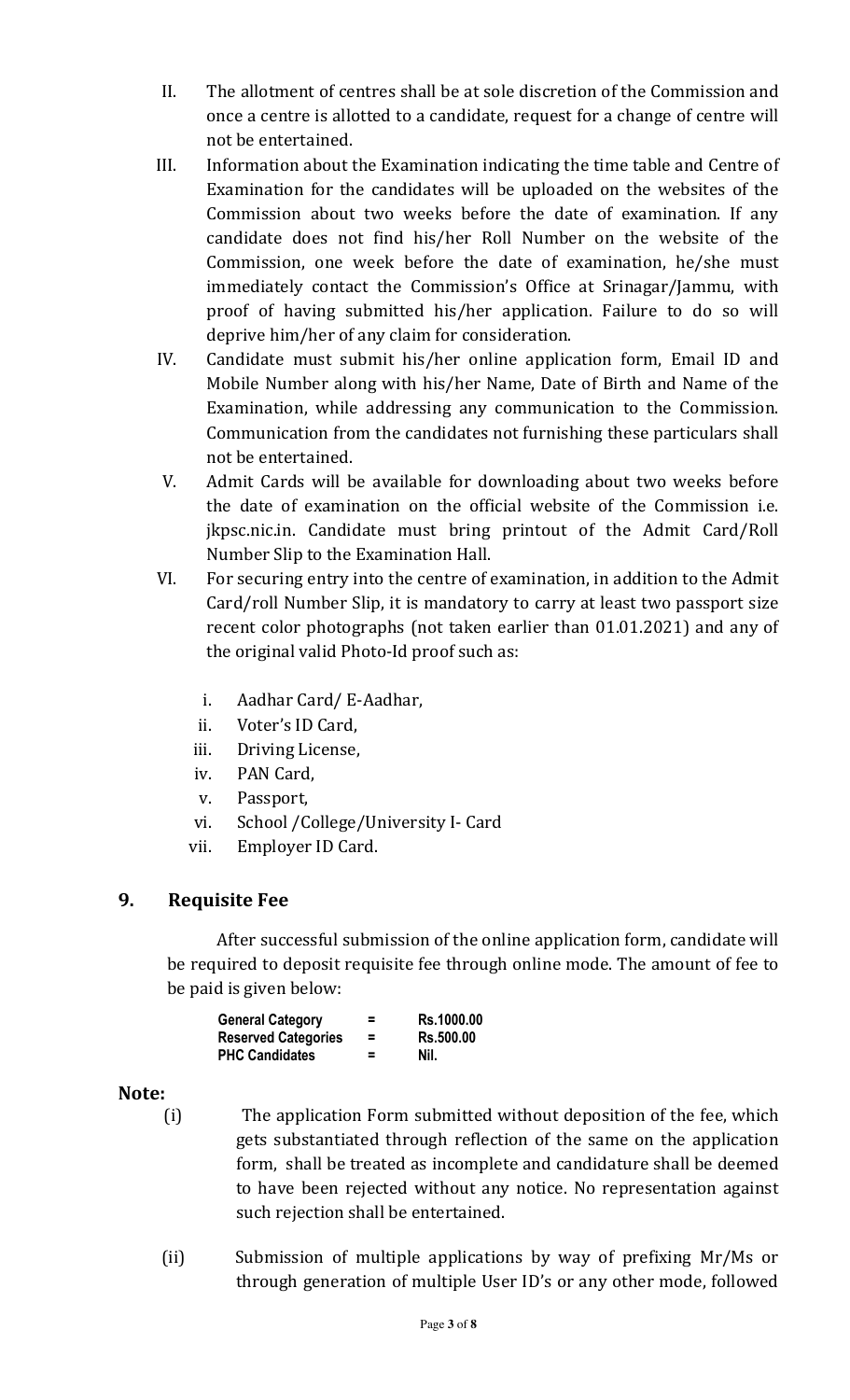by either non-payment of fee particulars or fee particulars (TID) of one application (RID) being mentioned against another application with a different RID would lead to rejection of the online application. The applicants who are submitting multiple applications should note that only the applications with higher Registration ID (RID) number shall be entertained by the Commission and fee paid against one RID shall not be adjusted against any other RID number. Besides a strict disciplinary action shall be taken including the cancellation of candidature and debarment for future examinations of J&K PSC will be taken against such applicants.

# **10. Scheme of Examination/ Syllabus**

 The selection will be made on the basis of Written Examination (75 points) followed by Viva-voce/interview (25 points) [Total 100 points]

# **I. Written Examination**

- i. The written examination will be a 2 hour (120 minutes) Objective multiple choice question (MCQ) Exam having 120 questions.
- ii. There will be negative marking for incorrect answers ( as detailed below) for all questions.
	- a) There are four alternative for the answers to every question. For each question for which a wrong answer has been given by the candidate, one fourth (0.25) of the marks assigned to that question will be deducted as penalty.
	- b) If a candidate gives more than one answer, it will be treated as a wrong answer even if one of the given answer happen to be correct and there will be same penalty as above for that question.
	- c) If a question is left blank i.e no answer is given by the candidate, there will be no penalty for that question.

### **The Syllabus for the written/MCQ examination is given below:**

### **General Knowledge about current Affairs**

Covering the subjects of History, Geography, Political Science, Economics, and issue of National and International importance.

### **Computers and Telecommunication**

- i) Concepts.
- ii) Applications.
- iii) Usage in communication and public relations.

### **Indian Polity with special focus on Jammu and Kashmir,**

- i) Evolution of political system in pre and post-independence era.
- ii) Modern trends in political system.
- iii) Role and contribution of State/UT Politics in Federal Structure with special reference to Jammu and Kashmir.

### **Geography of India with focus on Jammu and Kashmir,**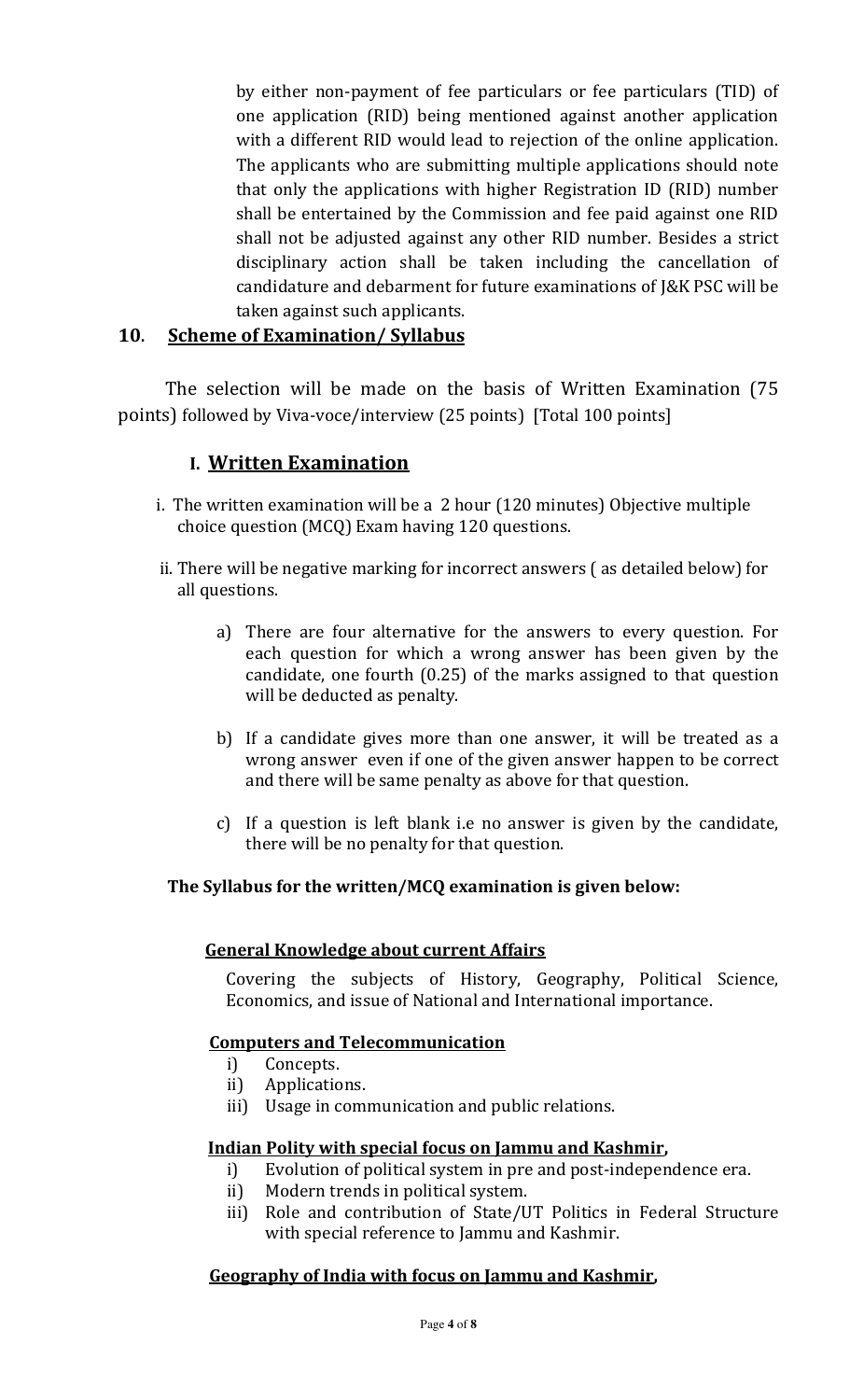- i) Importance of Geography.
- ii) General Geography
- iii) Physical Geography
- iv) Climate, soil and vegetation
- v) Economic Geography

#### **Historical perspective of Cooperative involvement,**

- i) Need for Cooperatives
- ii) Origin and development of Cooperatives

#### **History of Cooperative Movement,**

- i) Origin, development and importance of Cooperative Movement
- ii) Series of legislation on Cooperatives
- iii) Various committees framed at National and international level for development of Cooperatives.

**Types of Cooperative, Agriculture Cooperative, Farmers Cooperative, Supply Cooperative, Business & Employment Cooperative, New Generation Cooperative and Housing Cooperative** 

**The Jammu and Kashmir Cooperative Societies Act, 1989.** 

**The Jammu and Kashmir Cooperative Societies Rules, 2001.** 

**The Jammu and Kashmir Self Reliant Cooperative Act, 1999.** 

**Credit Structure Societies (Cooperative Banks and PACS) and regulatory role of Reserve Bank of India and Registrar Cooperative Societies.** 

**Role of National Bank for Agriculture and Rural Development (NABARD) and National Cooperative Development Corporation (NCDC) for schemes in Cooperative Sector.** 

#### **General mental and analytical ability, comprehension and logical reasoning.**

#### **II. Interview**

 In the interview/viva voce, the candidates will be asked, in addition to the demonstration of domain knowledge/skills, questions on matters of general interest and matters related to the post for which he is being interviewed. The object of the interview is to assess the personal suitability of the candidate for a career in public service. The interview test is intended to judge the mental caliber of a candidate. In broad terms, this is really an assessment of not only his intellectual qualities but also social traits and his interest in current affairs. Some of the qualities to be judged are mental alertness, critical powers of assimilation, clear and logical exposition, balance of judgement, variety and depth of interest, ability for social cohesion and leadership, intellectual and moral integrity.

### **11. Provision of Compensatory Time and Assistance of Scribe**

On request of a visually impaired (Blind) or any other candidate with Locomotor Disability and Cerebral Palsy where dominant (writing) extremity is affected to the extent of slowing the performance or function (minimum of 40% impairment), the candidate shall be provided assistance of an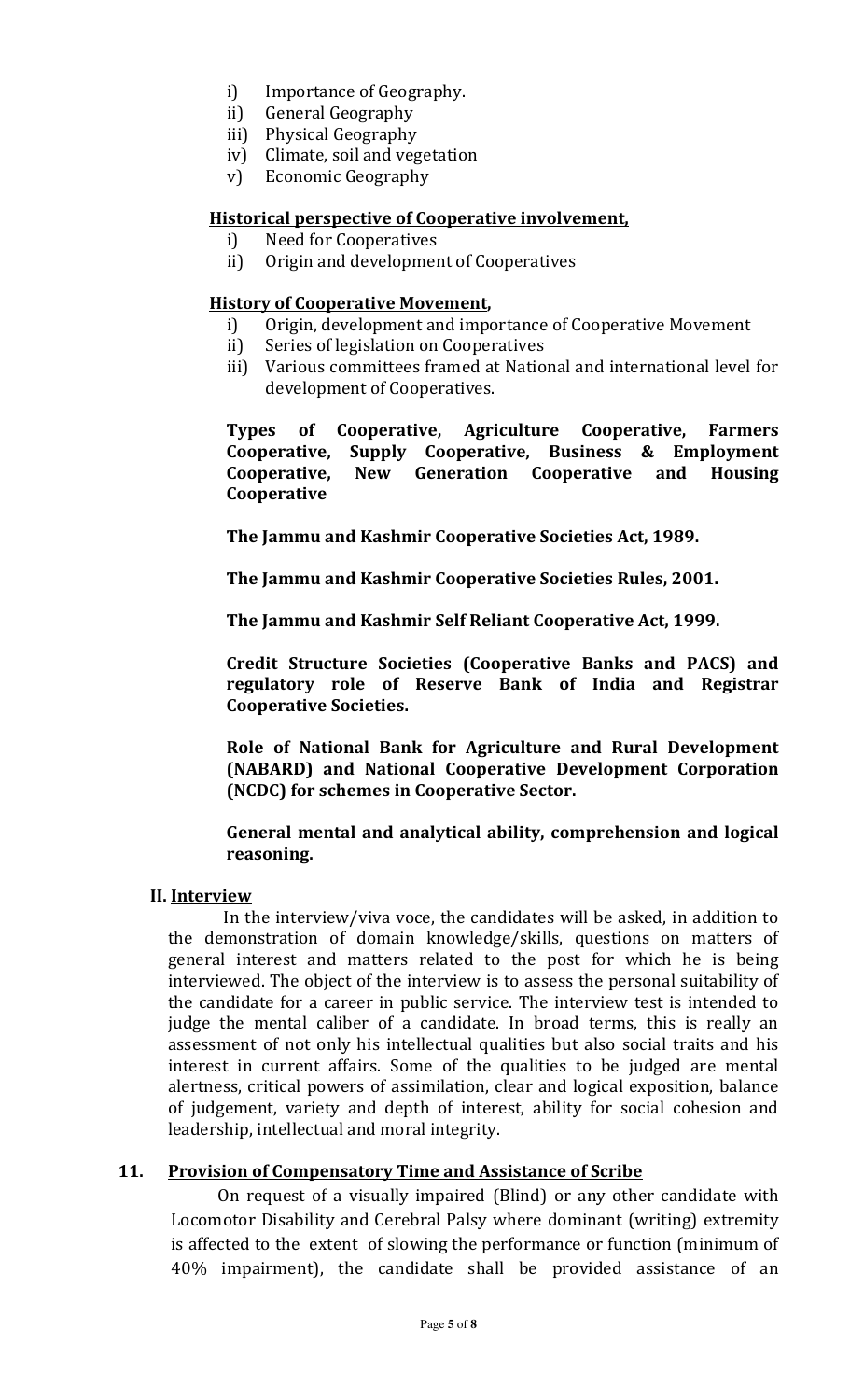amanuensis (Scribe) on production of a Disability Certificate issued by the Standing Medical Board or Medical Board constituted by the Government. The scribe should have at least one qualification below than the requirement for the post applied for by the candidate(s) and further should be from an academic stream different form that stipulated for the post. The scribe shall be paid remuneration charges by the Commission equivalent to the honorarium paid to the Invigilator.

 Provided the concerned Supervisor shall ensure that the scribe provided to the candidate on the day of examination shall not extend any type of help to the candidate in solving the questions.

 Compensatory time of 20 minutes per hour shall be permitted for the visually impaired (Blind) candidates and candidates with Locomotor Disability and Cerebral Palsy where dominant (writing) extremity is affected to the extent of slowing the performance or function (minimum of 40% impairment) as certified by a Standing Medical Board.

- **12.** The necessary instructions regarding filling up of online applications are given herein below:
	- a) Candidates are required to apply online through the website of the Commission i.e http://www.jkpsc.nic.in. No other means/ mode of application shall be accepted.
	- b) Candidates are first required to go to the JKPSC website www.jkpsc.nic.in and click on the link "One Time Registration" or click on Login menu if you have already created your profile with the JK PSC.
	- c) After logging into your account, candidates are required to fill all the requisite fields of One Time Registration (OTR) i.e. personal information, contact information & educational qualification, service details etc.
	- d) The candidate shall also be required to upload the image of date stamped recent passport size color photograph and signature. The photograph should not be taken earlier than 01.01.2021.
	- e) Size of the photograph (passport size) and signature must be between 10kB to 20kB in \*.jpeg or \*.jpg only.
	- f) After successful submission of all the details in your OTR account, check the eligibility conditions as mentioned in the advertisement notification before applying for the post.
	- g) Click on the "show examination" as shown against the respective post/examination you want to apply.
	- h) On Clicking on the "show examination" a window will appear on your computer screen. Select the month of the advertisement notification for which you want to apply, a link(s) for the post(s) will appear on the computer screen.
	- i) An "APPLY" button is shown against the respective post and the candidates will click on the APPLY button against the post he/she is eligible.
	- j) On clicking "APPLY" button, an instruction window will appear. Candidates should read instructions carefully before clicking on "APPLY" button at the bottom of the webpage.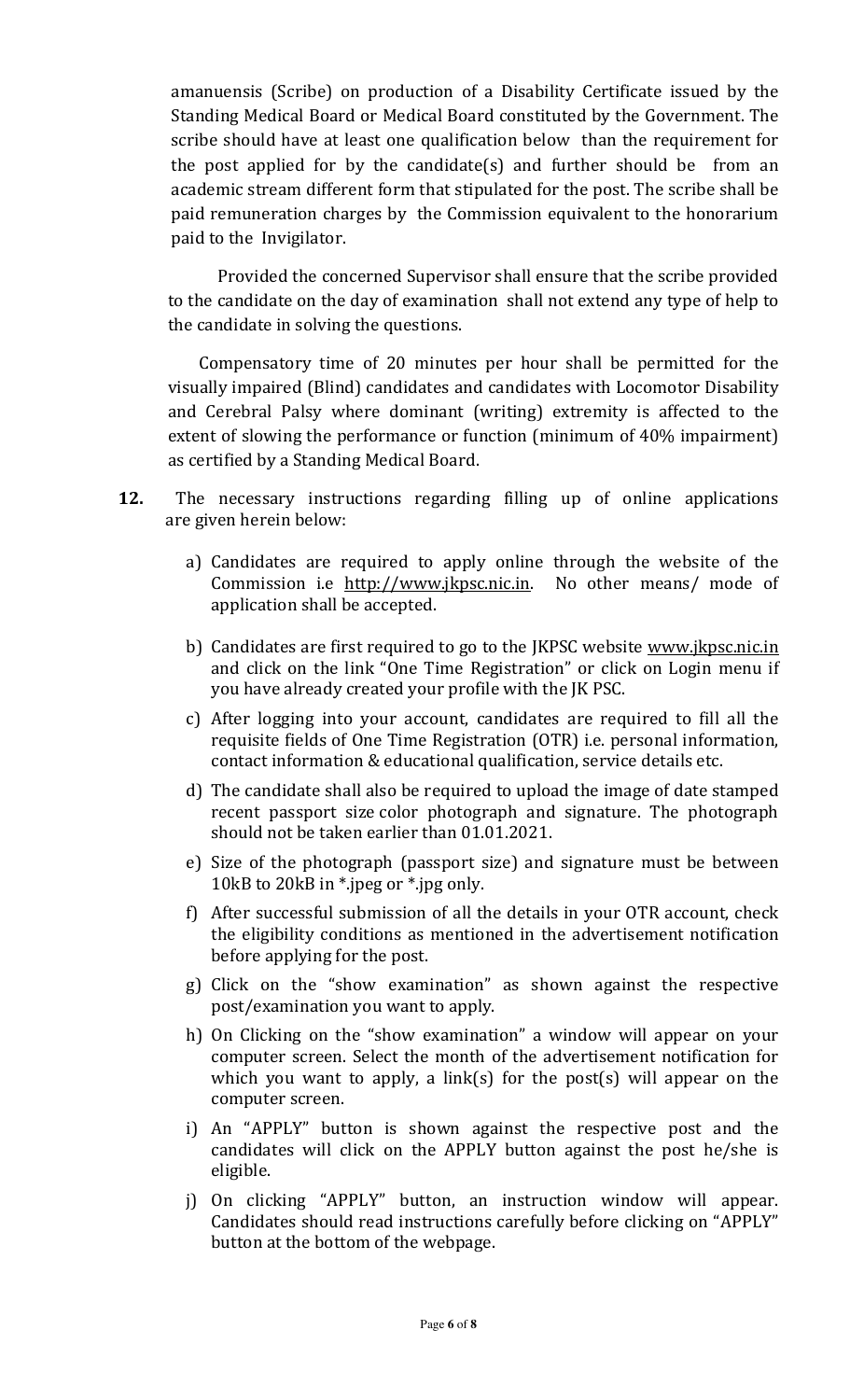- k) On clicking "APPLY" button, the system will display all facts/particulars that a candidate may have mentioned while filling up the necessary fields of his/her OTR account. Candidate shall fill up the remaining required fields in the application form and accept the declaration thereof.
- l) Once the candidate is satisfied *about the correctness* of the filled in details, then, he or she may click on "SUBMIT" button to finally push the data into server with successful submission report.
- m) On successful submission of the basic details, the candidates will be required to pay the online fee and uploading of the documents, for final submission of the online application form.
- n) Candidates can pay the requisite fee through online mode in the "SUBMITTED APPLICATIONS" menu in your account.
- o) After successful payment of the fee, the fee status will get reflected on the Online Application form. Candidates can check the fee status by clicking on the *Print Application Button* in the submitted Applications menu in your JKPSC account. In case the payment status shows either "not submitted or under processing or status has not been reflected on your submitted application form", candidates(s) are advised to contact the JKPSC office at Solina Srinagar/Resham Ghar Colony Jammu immediately for clarification. Further where the online fee is paid through other service providers the candidate must ensure that not only the amount of fee is debited from his/service provider's Account but also credited into the official account of JKPSC.
- p) The candidate would be able get the printout of his/her submitted application only after the payment of the requisite fee and uploading of requisite documents *viz Date of Birth Certificate, Degree Certificate, Category Certificate and Domicile Certificate.*
- q) The JKPSC will not undertake detailed scrutiny of applications for the eligibility and other aspects at the time of written examination and therefore, candidature will be accepted only provisionally. The candidates are advised to go through the requirements of educational qualification, age, etc. and satisfy themselves that they are eligible for the post(s). Copies of supporting documents will be sought at the time of document verification. When scrutiny is under taken, if any claim if made in the application is not found/substantiated by proof, the candidature will be cancelled and the Commission's decision shall be final and binding.
- r) Please note that the above procedure is the only valid procedure for applying. No other mode of application or incomplete steps would be accepted and such applications would be rejected.

### **13. Editing of the online application form**

Candidates who have successfully submitted the online application form along with requisite fee will be allowed to edit some of the fields in their submitted online application form within three days after the cut-of date i.e. on 19.06.2021 **(12:00AM) to** 21.06.2021 **(11:59PM)**. Detailed instruction in this regard will be made available on the website.

### **14. Action against candidates found guilty of misconduct**

 Candidates are advised that they should not furnish any particulars that are false or suppress any material information.

A candidate who is, or has been, declared by the Commission, to be guilty of: